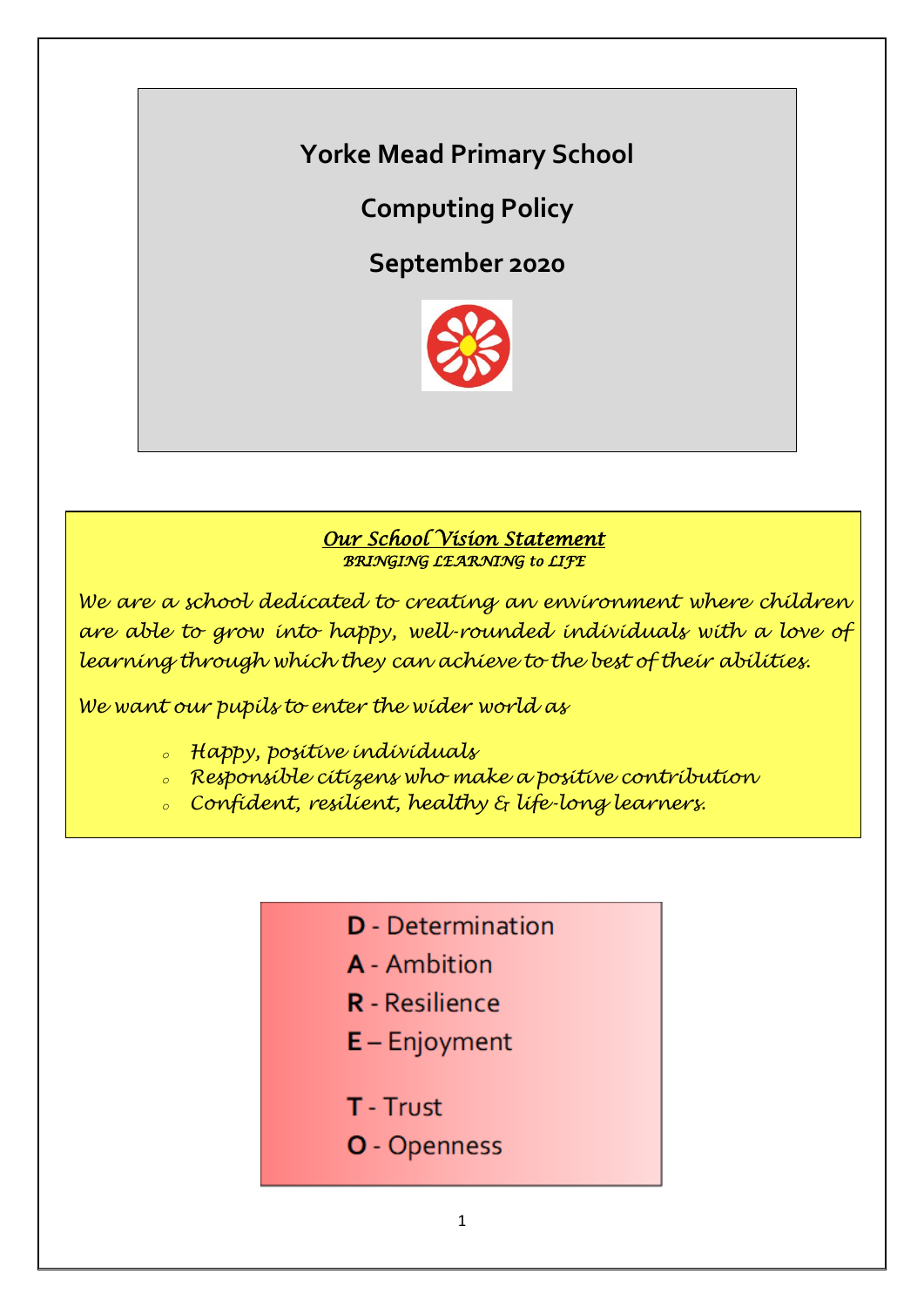#### **Rationale and Ethos**

This policy is to support the teaching and learning of Computing across the school, ensuring the National Curriculum for Computing is delivered to a high standard and children become competent users of technology ensuring they have the skills to remain 'safe' using the world wide web.

The National Curriculum aims to ensure all children have

"A high-quality computing education equips pupils to use computational thinking and creativity to understand and change the world. Computing has deep links with mathematics, science and design and technology, and provides insights into both natural and artificial systems. The core of computing is computer science, in which pupils are taught the principles of information and computation, how digital systems work, and how to put this knowledge to use through programming. Building on this knowledge and understanding, pupils are equipped to use information technology to create programs, systems and a range of content. Computing also ensures that pupils become digitally literate – able to use, and express themselves and develop their ideas through, information and communication technology – at a level suitable for the future workplace and as active participants in a digital world."

#### **Aims of the Curriculum at Yorke Mead**

The curriculum at Yorke Mead is intended to ensure each child:

- Develops high self-esteem, confidence and a true feeling of self-worth
- Develops a lively, enquiring mind and life skills so that he/she will have the ability to experiment, investigate, take risks, challenge, discriminate and make informed choices
- Is enriched, motivated and challenged by a broad and balanced curriculum and recognises the value of all areas of learning, including literature, sciences, the arts and humanities.
- Is valued for their individual contributions, recognises their role and develops a positive attitude towards everyone in the life of the school and community.
- Develops the positive skills and attitudes necessary to work both independently and collaboratively.
- Will be given equal opportunities to participate in all aspects of school life, with high expectations and ambition for every child and appropriate levels of challenge and support to enable them to achieve.
- Develops an understanding and respect for other races, cultures, gender, people with disabilities, religions and associated points of view.
- Understands the importance of and develops responsibility for keeping themselves physically and emotionally healthy
- Acquires a set of moral values and attitudes including honesty, respect, sincerity, trust and personal responsibility.
- Is supported in their spiritual, moral, social and cultural development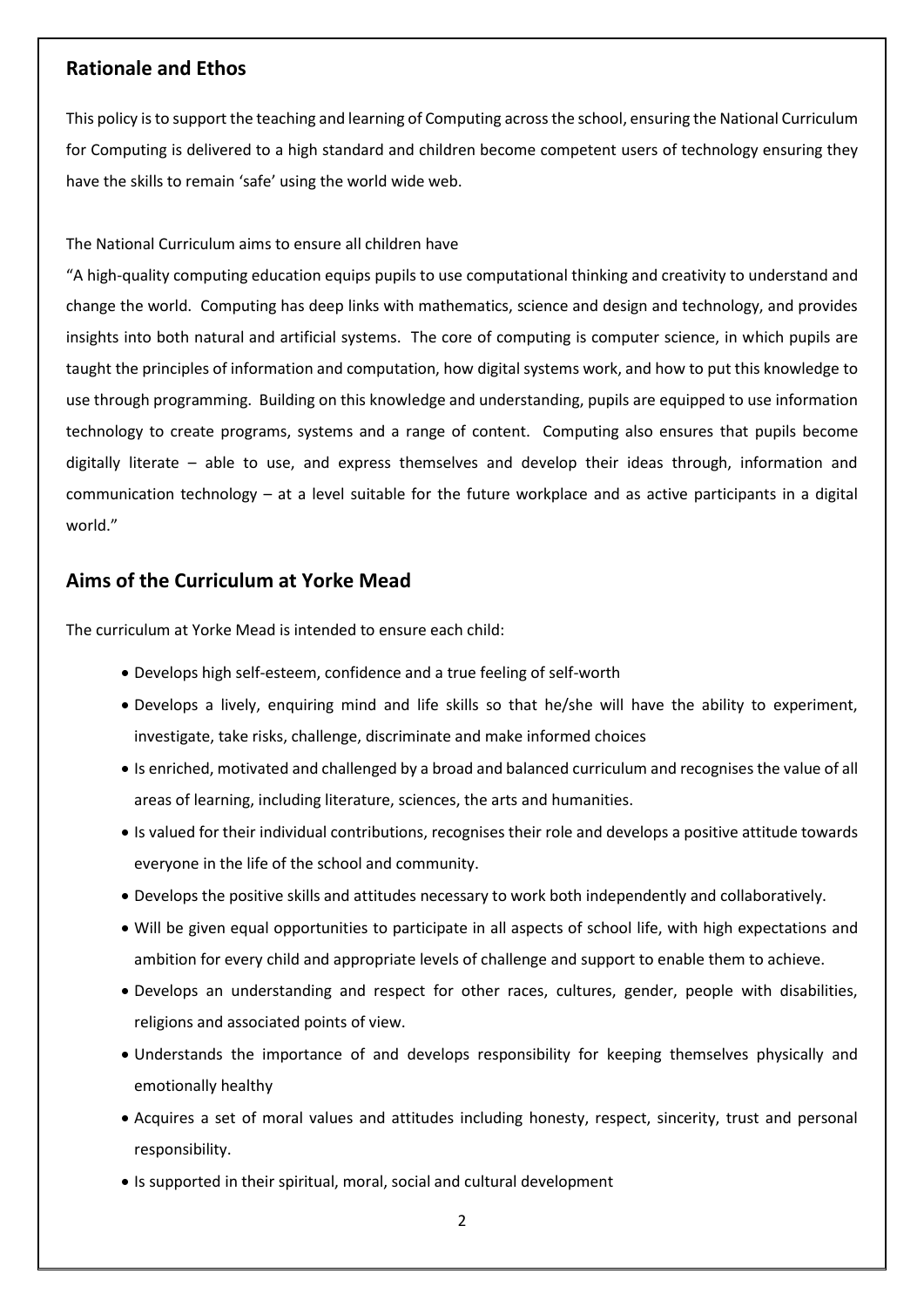• Is equipped with the knowledge and cultural capital they need to succeed in life

# **Aims of the Computing Curriculum**

The computing curriculum at Yorke Mead Primary School aims to deliver and meet the requirements of the National Curriculum for Key Stages 1 & 2:

- Can understand and apply the fundamental principles and concepts of computer science, including abstraction, logic, algorithms and data representation.
- Can analyse problems in computational terms, and have repeated practical experience writing computer programs in order to solve such problems.
- Can evaluate and apply information technology, including new or unfamiliar technologies, analytically to solve problems.
- Are responsible, competent, confident and creative users of information and communication technology.

# **Curriculum Design**

At Yorke Mead Primary School, we follow the Herts for Learning Primary Computing Scheme 2019/20. This scheme allows children to experience computing through a cross curricular approach using a range of technology and software programs. Throughout Key Stage 1, children are introduced briefly to different computing elements which are then built upon and developed further in Key Stage 2. The scheme of work focuses upon children having an understanding of how technology around us works as well as being confident in using different aspects for different purposes. There is plenty of opportunity to raise awareness and prompt e-safety throughout every unit of work and year group.

#### **How the Computing curriculum meets the needs of children at Yorke Mead**

The Computing curriculum meets the needs of children through:

- Providing all children with access to the same variety of technology throughout lessons which they might not experience at home.
- Children become confident users of technology such as desktop programs and iPads, which will equip them in their futures.
- Children are given opportunities to break down coding and create their own computer programming in order to develop an inquisitive mind and fully understand how technology works.
- Promotes life skills that children will continue to use when they leave Yorke Mead.
- E-safety promotes the emotional health of children and the consideration of others' feelings through developing moral users of technology. It also equips children to become safe users of technology in their futures.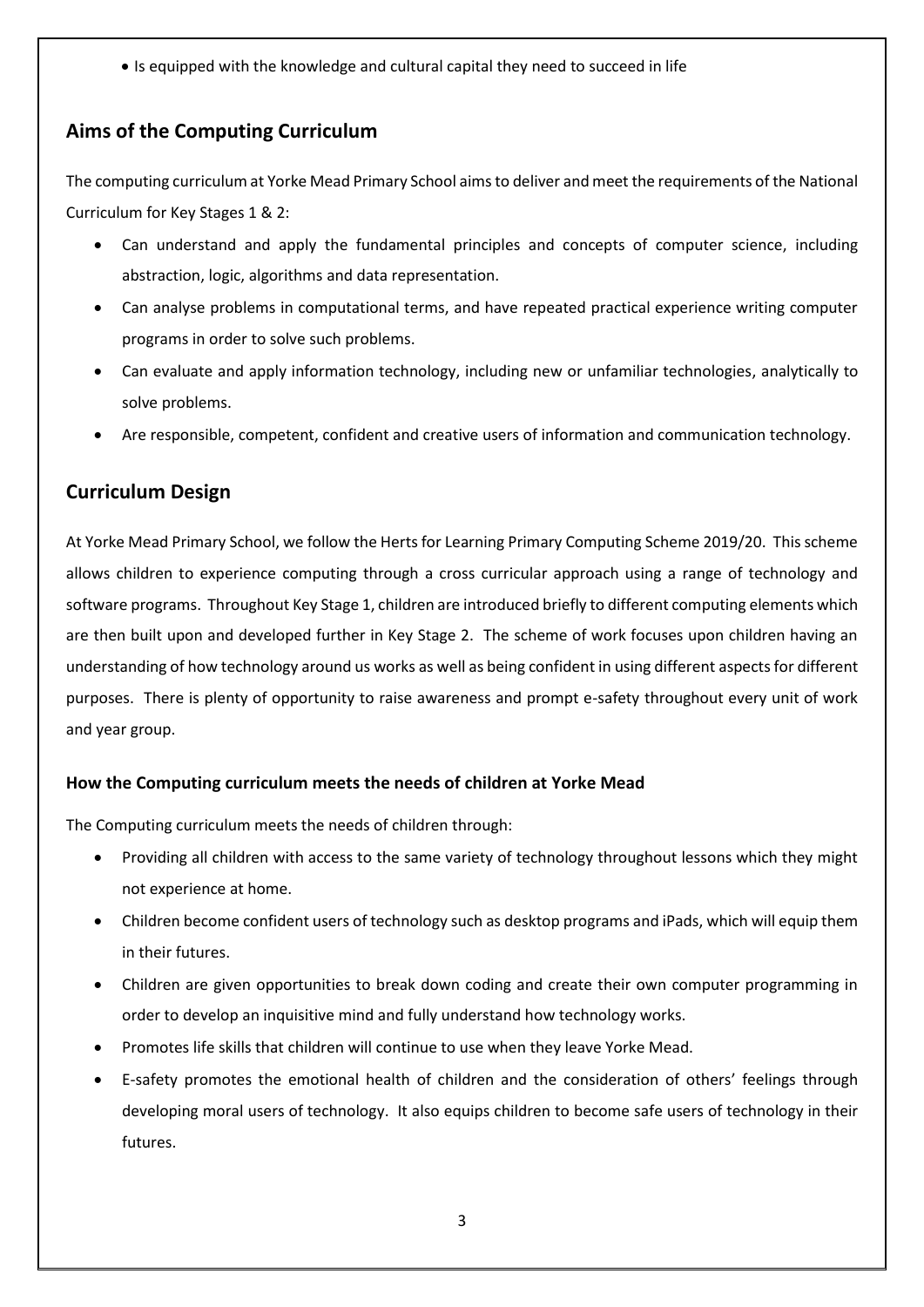#### **How the Computing curriculum supports the development of children's reading**

The Computing curriculum supports children with their reading through the use of spelling words and identifying the placement of the alphabet on the keyboard. In Key Stage 1, programs are often used that contain word banks or the ability to read text back. Through researching on the World Wide Web, children are encouraged to practice and hone their reading skills. Throughout the curriculum, children continually develop their understanding of different forms of communication, including sound and animation.

#### **How the Computing curriculum supports children's spiritual, moral, cultural, social development**

**Spiritual –** Through the e-safety aspect of the curriculum, children are encouraged to reflect on their behaviour as well as that of others whilst communicating in different ways. Children learn how to keep themselves and others safe whilst using digital software. Through developing their programming skills, children are encouraged to be imaginative and reflect on the algorithms they create. Children are also encouraged to reflect upon their own and others work once work is published/presented. Throughout the curriculum, children have opportunities to choose (from a selection) the software or device they would prefer to use.

**Moral** – The e-safety aspect of the curriculum plays an important role within this area, as there is focus on ownership of people's work and using people's personal photographs. There is also focus on material produced on the world web which may not necessarily be true and children are encouraged to double check their research.

**Cultural –** Children are encouraged to participate in safe online platforms such as blogs or emailing.

**Social –** E-safety raises awareness that everybody is different and have personal choices over the information they share electronically. Children are also made aware that data is held about them in a number of ways. Children have the opportunity to explore and create their own pieces of artwork, animations and sound clips.

#### **How the Computing curriculum supports children's emotional well being**

Children's emotional well-being is supported through the e-safety learning of the subject and the opportunities to comment on pieces of work/presentations. Children are encouraged to use kind, caring comments. Through esafety, children are encouraged to report anything they see that makes them upset and are taught where they can report issues.

A brief overview of how the computing curriculum supports the development of the whole child. Please read this in conjunction with the school document 'Personal Development at Yorke Mead'.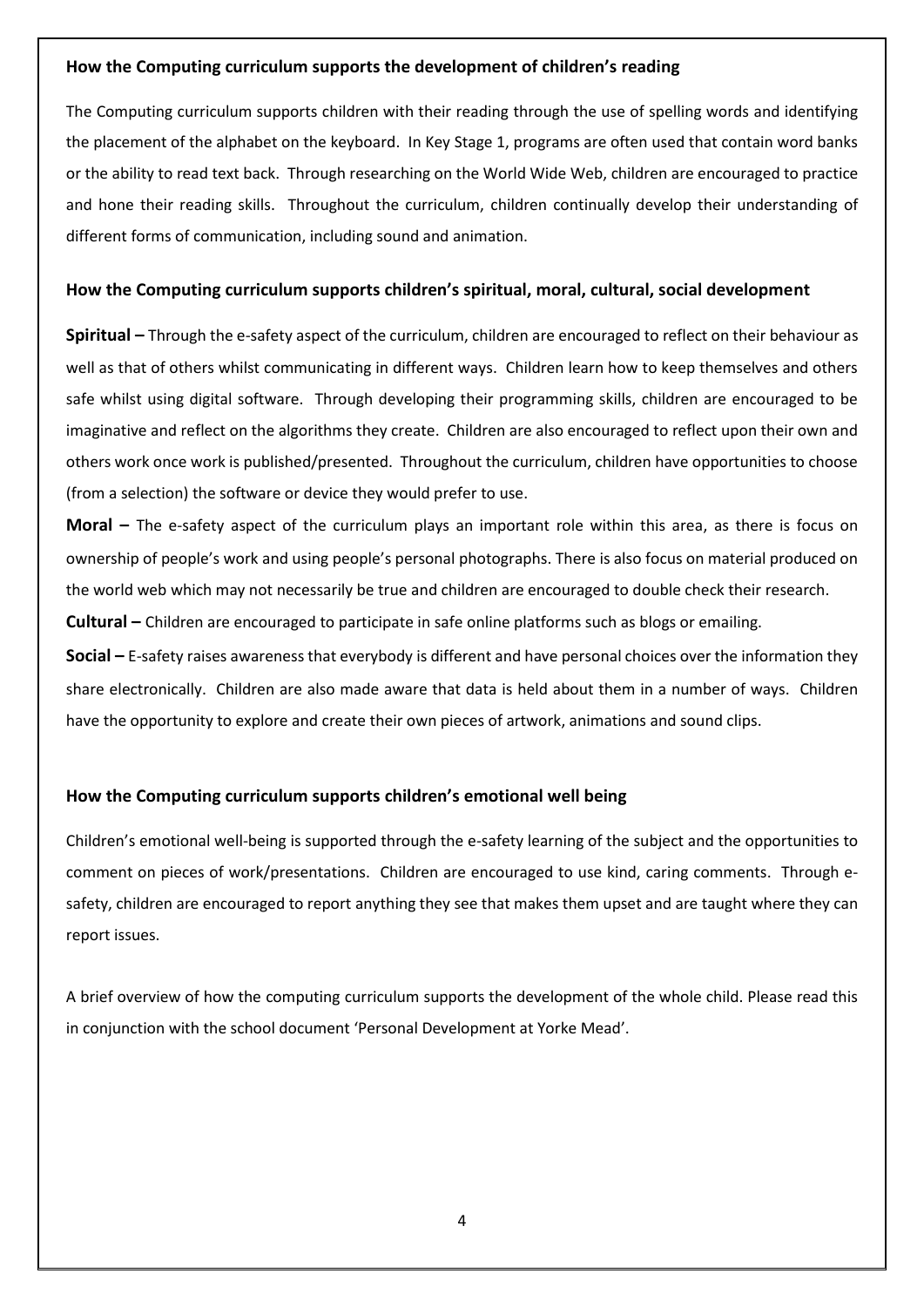| <b>SMSC</b><br>Spiritual, Moral, Social &<br><b>Cultural Development</b>                                                                                                                                                                                                                                     | <b>British Values</b>                                                                                                                                                                                                                                                                | <b>Character</b><br><b>Education</b>                                                                                                                                                                                                                                                                                              | <b>Cultural Capital</b>                                                                                                                                                                                                                                                                                                                                                                      | 5 Ways to<br><b>Wellbeing</b>                                                                                                                                                                                                              |
|--------------------------------------------------------------------------------------------------------------------------------------------------------------------------------------------------------------------------------------------------------------------------------------------------------------|--------------------------------------------------------------------------------------------------------------------------------------------------------------------------------------------------------------------------------------------------------------------------------------|-----------------------------------------------------------------------------------------------------------------------------------------------------------------------------------------------------------------------------------------------------------------------------------------------------------------------------------|----------------------------------------------------------------------------------------------------------------------------------------------------------------------------------------------------------------------------------------------------------------------------------------------------------------------------------------------------------------------------------------------|--------------------------------------------------------------------------------------------------------------------------------------------------------------------------------------------------------------------------------------------|
| E-safety plays an important<br>role in ensuring aspects of<br>SMSC are delivered and in<br>preparing children for the<br>wider community when<br>they leave school. Other<br>aspects of the curriculum<br>encourage children to<br>reflect and appraise their<br>work and that of others e.g.<br>algorithms. | These are covered through<br>allowing children the<br>opportunity to choose the<br>programs they feel will best<br>suit their learning and<br>through the e-safety aspects<br>of the curriculum which<br>teach the rule of law $-$<br>ownership, copyright,<br>personal choices etc. | <b>Computing allows children</b><br>to see its many links in<br>other areas of the<br>curriculum such as literacy,<br>maths, science and design<br>and technology. The<br>aspects of the curriculum<br>link to the wider world and<br>children are given<br>opportunities to discuss<br>how these are used in the<br>wider world. | <b>Computing prepares</b><br>children for life after<br>school, through<br>developing their<br>knowledge of common<br>software programs.<br>They are encouraged to<br>be creative through<br>designing and adapting<br>their own algorithms.<br>The e-safety aspect of<br>the curriculum ensures<br>that children are well-<br>informed about how to<br>keep their personal<br>details safe. | <b>Children at Yorke Mead</b><br>are enthusiastic about<br>their computing<br>learning. They are<br>encouraged to try out<br>new software and<br>connect with peers in a<br>safe environment<br>where comments are<br>kind and thoughtful. |

# **Organisation and planning**

#### **Organisation**

At Yorke Mead we value the team approach and with this in mind we aim to group subjects together so that consistency across similar subjects is maintained as far as possible. This also means subject leaders are not working in isolation.

Computing is part of the Discover team along with Maths, Science and Design and Technology.

The approach to the computing curriculum follows the Herts for Learning Primary Computing Scheme 2019/20. The scheme allows the school to use a cross-curricular approach so that computing skills can be taught discretely alongside other subjects, e.g. researching skills on the world wide web (WWW) can be linked to the overall topic within the year group or publishing skills can be developed when publishing written English pieces of work.

#### **Planning –**

Teachers at Yorke Mead are provided with a broad long-term plan taken from the Herts for Learning Primary Computing Scheme 2019/20 by the subject leaders outlining the curriculum content and learning intentions to be covered throughout the year. It is the teacher's job to outline the delivery of this curriculum in a



detailed medium term plan, which may be paper format or powerpoint in style depending on the preference of the teacher. There is no need for teachers to produce individual lesson plans for subjects other than English and Maths, which again may be paper or power point format. The purpose of this is to manage workload of the teachers and to ensure that time spent on planning is the most purposeful it can be to meet the needs of the teachers and the children.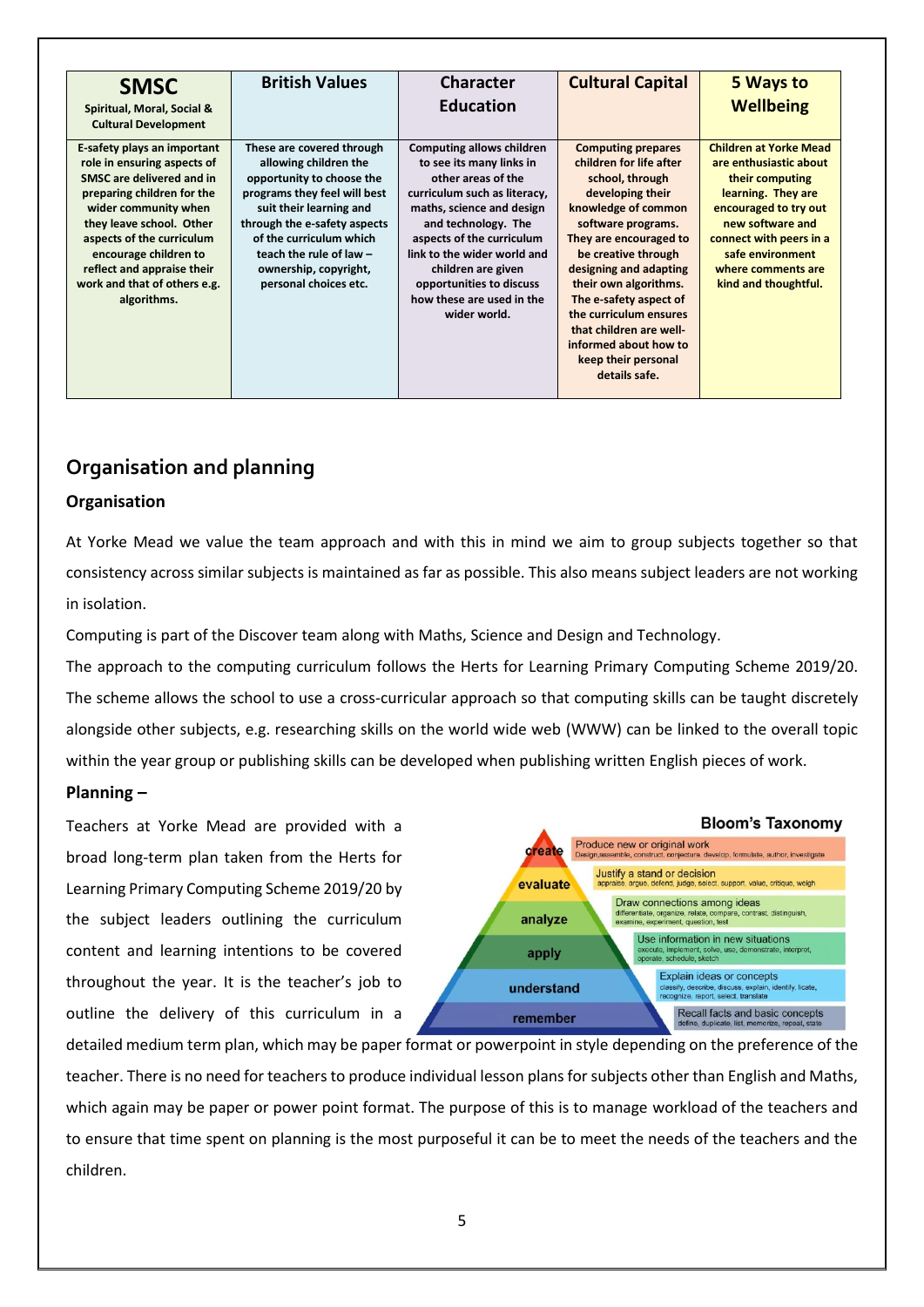In planning units of work teachers are mindful of the **Bloom's Taxonomy,** recognising that we cannot expect children to apply or analyse skills or knowledge unless we have given them time to both remember and understand this. Bloom's also supports differentiation of learning within the curriculum.

#### **Progression and Sequence of Learning**

The computing curriculum generally builds on a two-year cycle to allow for refreshing and developing of skills. In Key Stage 1 all topics are introduced on a very basic level which is then focused upon in more detail within Key Stage 2. There should be progression in the software programs used by year groups to ensure skills and knowledge are furthered and appropriate challenge is provided.

Teachers ensure children are able to understand what they are learning through modelling and demonstrating how to use software programs. Pathways to folders or website addresses are written clearly for children to follow either on the board in the computer room or available next to them. The use of hyperlinks to support children unable to follow directions. Teachers will also explain where the unit of learning is going, and any 'project' they are working towards.

#### **Early Years**

All aspects of our curriculum for Key Stage One and Two build from the Early Years curriculum, which is centred around the needs and interests of the Early Years children at Yorke Mead. Whilst this policy is relevant to all stages of education at Yorke Mead it is essential this is read in conjunction with the EYFS policy.

This computing curriculum policy should be read in conjunction with the following policies:

- Yorke Mead curriculum policy
- Teaching and Learning Policy
- Early Years Foundation Stage (EYFS) Policy
- Personal development at Yorke Mead

#### **Assessment for Learning**

Teachers will recap key aspects of computing in relevant lessons such as saving, printing and locating work. E-safety aspects should be recapped as necessary during lessons where this is not necessarily the focus such as ensuring children understand the need to log off computers before leaving the computer room. Assessment for learning should then be used to develop skills within a progression of lessons so that at the end of the unit of work, children are able to complete the independent assessment task with success.

Computing work should be recorded within topic learning books. There should be a computing image next to the learning objective to clearly identify any computing learning during work scrutinies.



[This Photo](http://nancysblog-seeker.blogspot.com/2012/01/why-do-people-read-blogs-in-working.html) by Unknown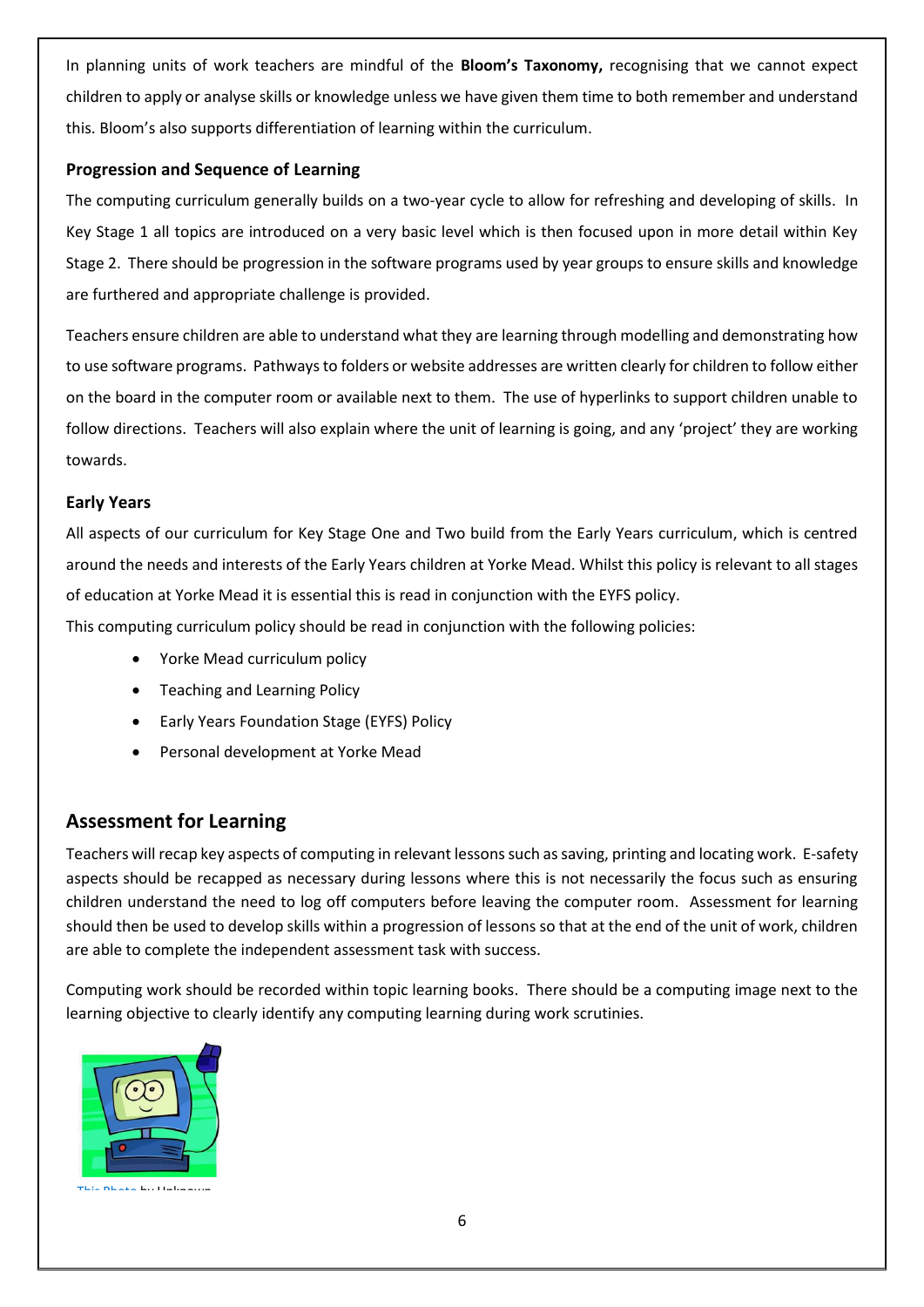Where appropriate photographs of children's learning could be used as evidence with some explanation of the activity. Some areas of learning that cannot be evidenced in books should be saved within the shared folder or in individual children's network area on the computer.

Independent assessment tasks for children should be completed to inform the teacher of individual progress. Teachers can then complete *I can statements* at the end of the academic year. As most topics are repeated on a 2 year cycle, they should be saved within the appropriate year group folder for the new teachers to access when they further the learning on a topic. The *I can statements* should be highlighted using a traffic light system and hashing as appropriate.

#### **Inclusion**

Teachers set high expectations for all pupils. They will use appropriate assessment to set ambitious targets and plan challenging work for all groups, including:

- Currently higher attaining pupils
- Pupils with low prior attainment
- Pupils from disadvantaged backgrounds
- Pupils with SEN
- Pupils with English as an additional language (EAL)

Teachers will plan lessons so that pupils with SEND can study every National Curriculum subject, wherever possible, and ensure that there are no barriers to every pupil achieving.

Teachers will also take account of the needs of pupils whose first language is not English. Lessons will be planned so that teaching opportunities help pupils to develop their English, and to support pupils to take part in all subjects. Further information can be found in our statement of equality information and objectives, and in our SEN policy and information report.

### **Safeguarding and Safe Practise**

In all areas, at all times, staff at Yorke Mead are aware of safeguarding responsibilities and health and safety. Some aspects of learning naturally require greater need to be aware of planning for safe practise than others. Where there is any form of risk to children staff will have completed a risk assessment to manage this risk and ensure procedures minimise or remove the risk. The school has a number of generic risk assessments to cover those aspects where risk will be evident at all times such:

- Online safety
- ICT user agreement

There are times when children may be more likely to disclose a safeguarding concern, for example as part of computing, children may mention games or videos they watch or play that are not suitable for the age group, people they chat to on websites such as YouTube or anything they have seen that makes them feel worried or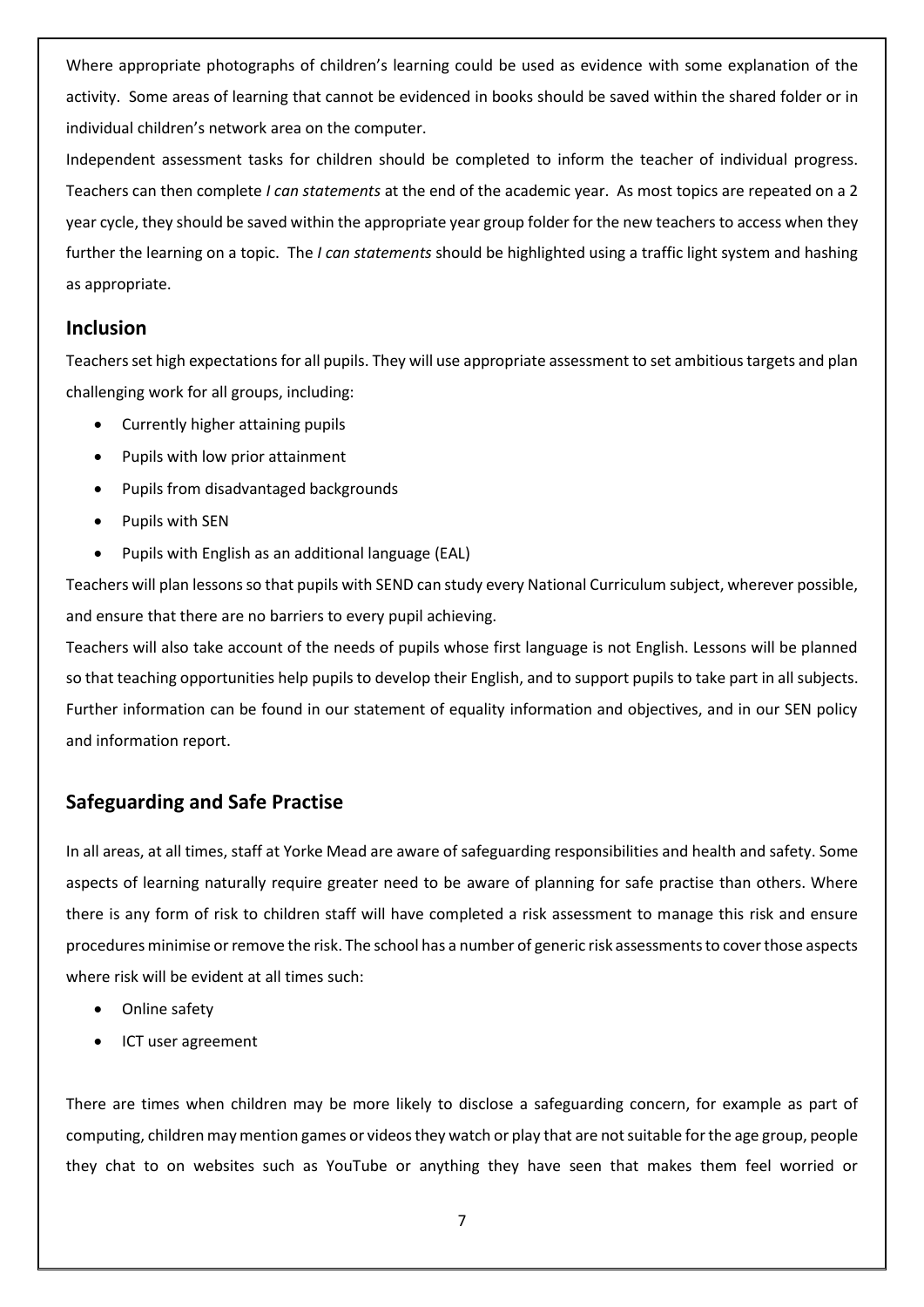uncomfortable. Should there be a concern or disclosure from a pupil, staff will always follow the schoolsafeguarding policy.

# **The role of the Computing subject leader**

Subject Leaders will ensure that the school curriculum is implemented in accordance with this policy and specific subject and that:

- All required elements of the computing curriculum have aims and objectives, which reflect the aims of the school and indicate how the needs of individual pupils will be met.
- Long term planning is available for computing to support individual teachers in their planning.
- The amount of time provided for teaching computing is adequate and the curriculum meets the aims and objectives for each year group.
- Standards within computing are monitored, meet the expectations and that the head teacher and phase leader is informed of any concerns around this.
- Resources required to deliver the computing curriculum are available and accessible to staff.
- The policy and practise within computing is updated to reflect current educational research in consultation with the Head teacher, SLT and governors.
- Supporting staff to have the pedagogical understanding necessary to successfully teach the computing curriculum, and any required training is brought to the attention of the senior leadership team.
- The school's procedures for assessment meet all legal requirements.
- Where appropriate, the individual needs of some pupils are met by permanent or temporary disapplication from all or part of the National Curriculum, allowing the most appropriate individual curriculum needs to be met in consultation with the Head teacher and school SENDCo.
- Proper provision is in place for pupils with different abilities and needs, including children with SEND policies.
- Link governors are kept up to date with policies and procedures linked to computing.

**This policy should be read in conjunction with the Yorke Mead Curriculum Policy. The following sections are as listed within this policy:** 

- **Legislation**
- **Roles and responsibilities**
- **Monitoring, reporting and evaluation**

#### **Policy Review**

This policy will be reviewed every three years by the headteacher, senior leadership team and governor curriculum team. At every review, the policy will be shared with the full governing board.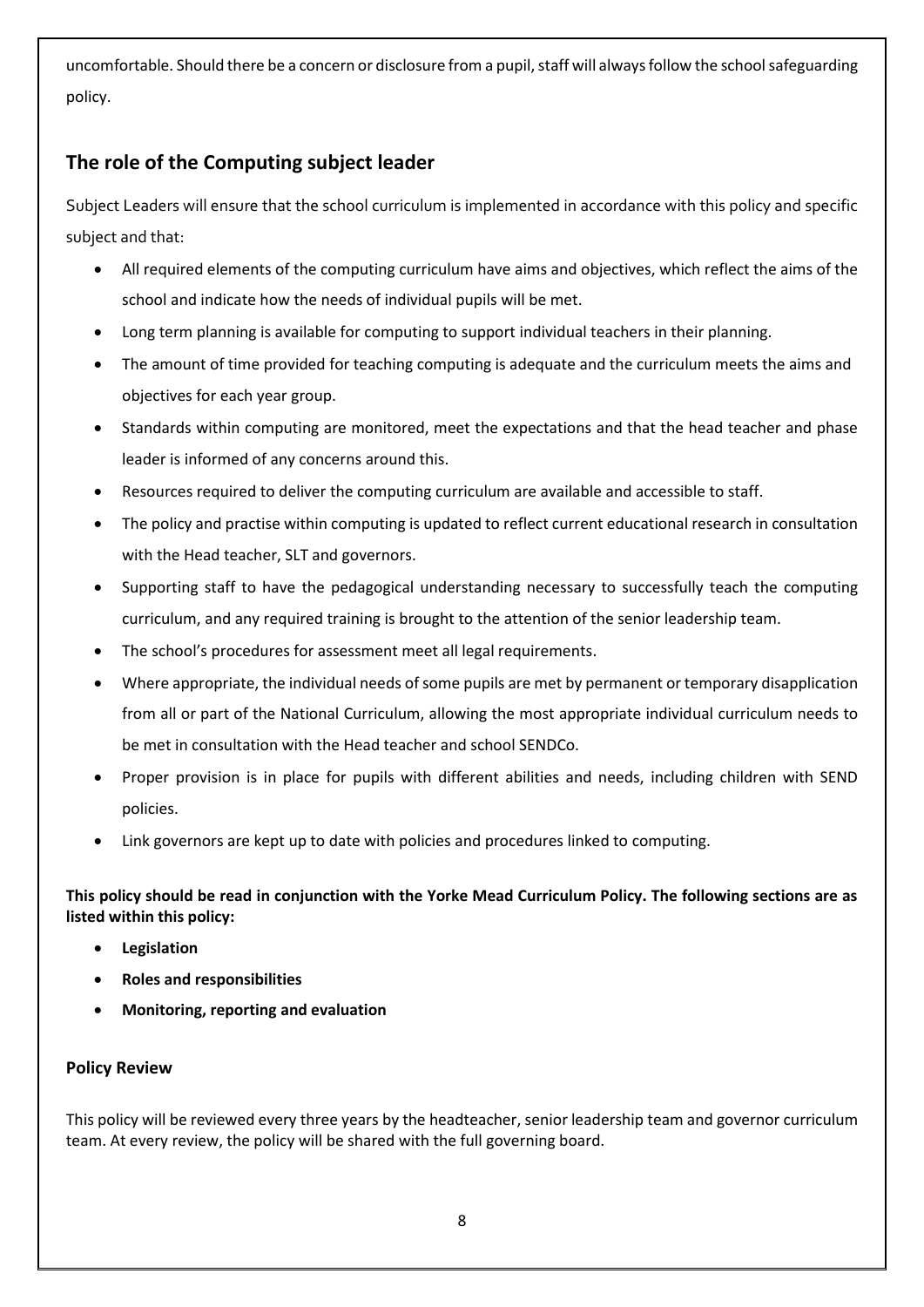# **Links with other policies**

This policy links to the following policies and procedures:

- Teaching and Learning Policy
- EYFS policy
- **•** Assessment policy
- SEN policy and information report
- Equality information and objectives
- Inclusion Policy
- Relationships Education, Sex and Relationships Education (SRE) and Health Education Policy
- Pupil Premium Policy

### Appendices

- *Long term plan computing curriculum*
- *List of resources to support teaching of computing*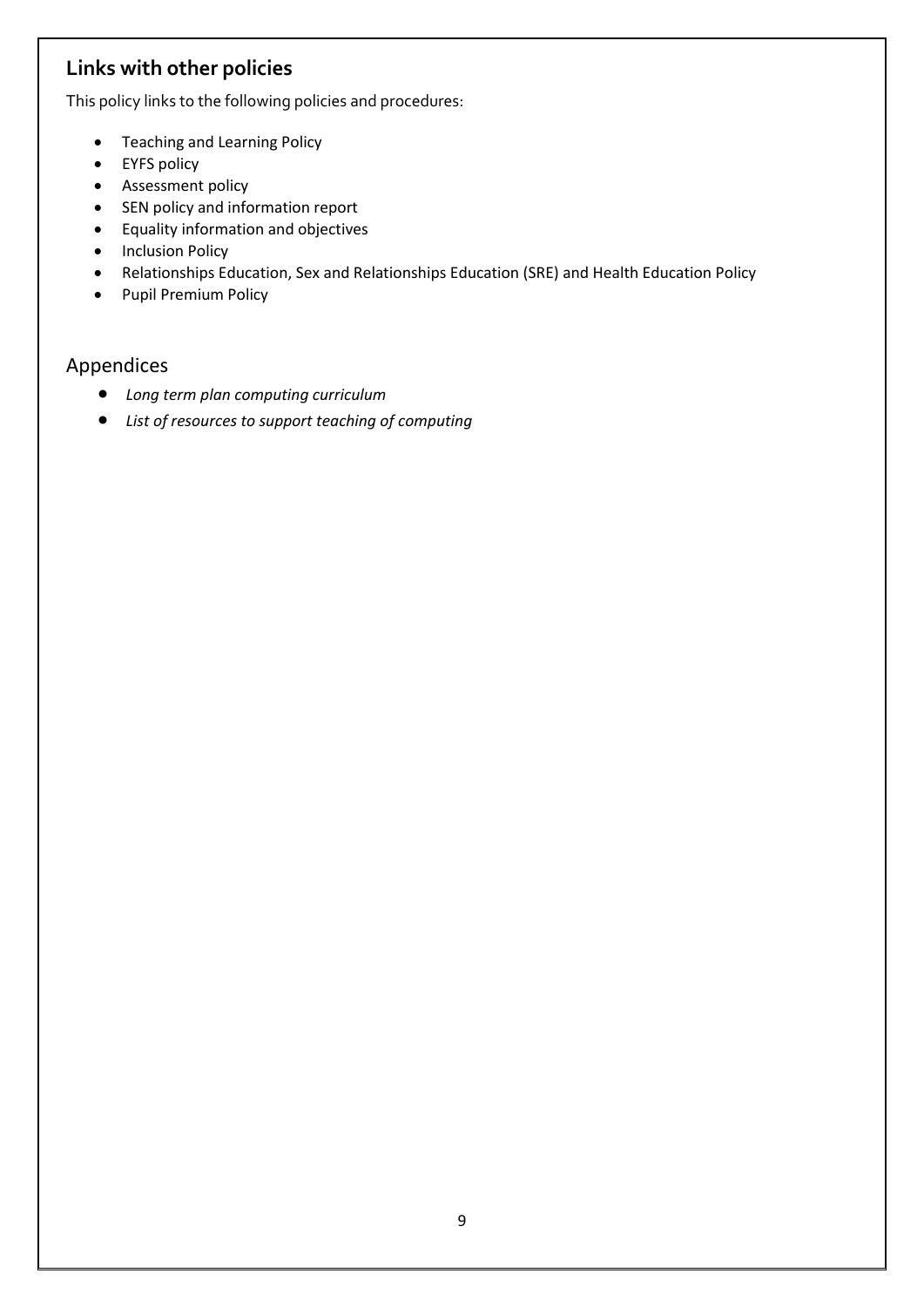# **Appendix 1**

# *Computing Curriculum Long Term Plan*

| Year 1             | Year 2                  | Year 3                 | Year 4                 | Year 5         | Year 6        |
|--------------------|-------------------------|------------------------|------------------------|----------------|---------------|
| Let's Create       | <b>Getting Creative</b> | Keeping                | <b>Accuracy Counts</b> | Data Matters   | Staying       |
|                    |                         | Informed               |                        |                | Connected     |
| Visual             | <b>Starting</b>         | <b>Bringing Images</b> | Programming            | Robotics and   | Information   |
| Information        | Research                | to Life                | and Games              | Systems        | <b>Models</b> |
| <b>Discovering</b> | Messages and            | Developing             | Authoring              | Morphing Image | Sound Works   |
| Programming        | Virtual Worlds          | Communication          |                        |                |               |

# **IT Skills**

| Year 1                       | Year 2                                                                 | Year 3                                           | Year 4                                      | Year 5                                   | Year 6                                                   |
|------------------------------|------------------------------------------------------------------------|--------------------------------------------------|---------------------------------------------|------------------------------------------|----------------------------------------------------------|
| Software/Hardware            | Software/Hardware                                                      |                                                  |                                             |                                          |                                                          |
| Input/Output                 | Input/Output                                                           |                                                  |                                             |                                          |                                                          |
| Storing digital<br>content   | Storing digital<br>content                                             | Storing digital<br>content                       | Storing digital<br>content - size,<br>cloud |                                          |                                                          |
| Computer parts -<br>external |                                                                        | Computer parts -<br><b>Internal CPU</b>          |                                             |                                          |                                                          |
|                              | Networks - Server                                                      | Networks - Digital<br>communications<br>Server   | Networks-<br>Internet, folder<br>structure  | Network $-$<br>server/master<br>computer |                                                          |
|                              |                                                                        |                                                  | Malware/Viruses                             |                                          |                                                          |
|                              |                                                                        |                                                  | File extensions-<br>Intro, generic          |                                          | File<br>$extension -$<br>focus more<br>on sound<br>files |
|                              |                                                                        |                                                  | Operating systems                           | Operating<br>systems                     |                                                          |
|                              | Website addresses                                                      |                                                  |                                             | IP addresses                             |                                                          |
|                              |                                                                        |                                                  |                                             | Binary form                              |                                                          |
|                              | WWW-features<br>e.g. hotspots,<br>hyperlinks, menus,<br>buttons, icons |                                                  | $WWW -$<br>hyperlinks, search<br>engines    |                                          |                                                          |
|                              |                                                                        | Pixels                                           |                                             |                                          |                                                          |
|                              |                                                                        | Electronic<br>communications-<br>different types |                                             |                                          |                                                          |

## **Digital Literacy - Programs**

| Year 1                  | Year 2             | Year 3             | Year 4 | Year 5       | Year 6 |  |  |
|-------------------------|--------------------|--------------------|--------|--------------|--------|--|--|
| Digital v non-          | Digital v non-     |                    |        |              |        |  |  |
| digital texts           | digital texts      |                    |        |              |        |  |  |
| <b>DRAWING/ART</b>      |                    |                    |        |              |        |  |  |
| Drawing/Painting        | Drawing/painting   |                    |        | 3D graphical |        |  |  |
|                         | - comparing tools  |                    |        | modelling    |        |  |  |
| <b>IMAGES/ANIMATION</b> |                    |                    |        |              |        |  |  |
| Still Images            | Still images       | Still Images       |        |              |        |  |  |
| (photos) - Taking       | (photos) – Framing | (Photos) - editing |        |              |        |  |  |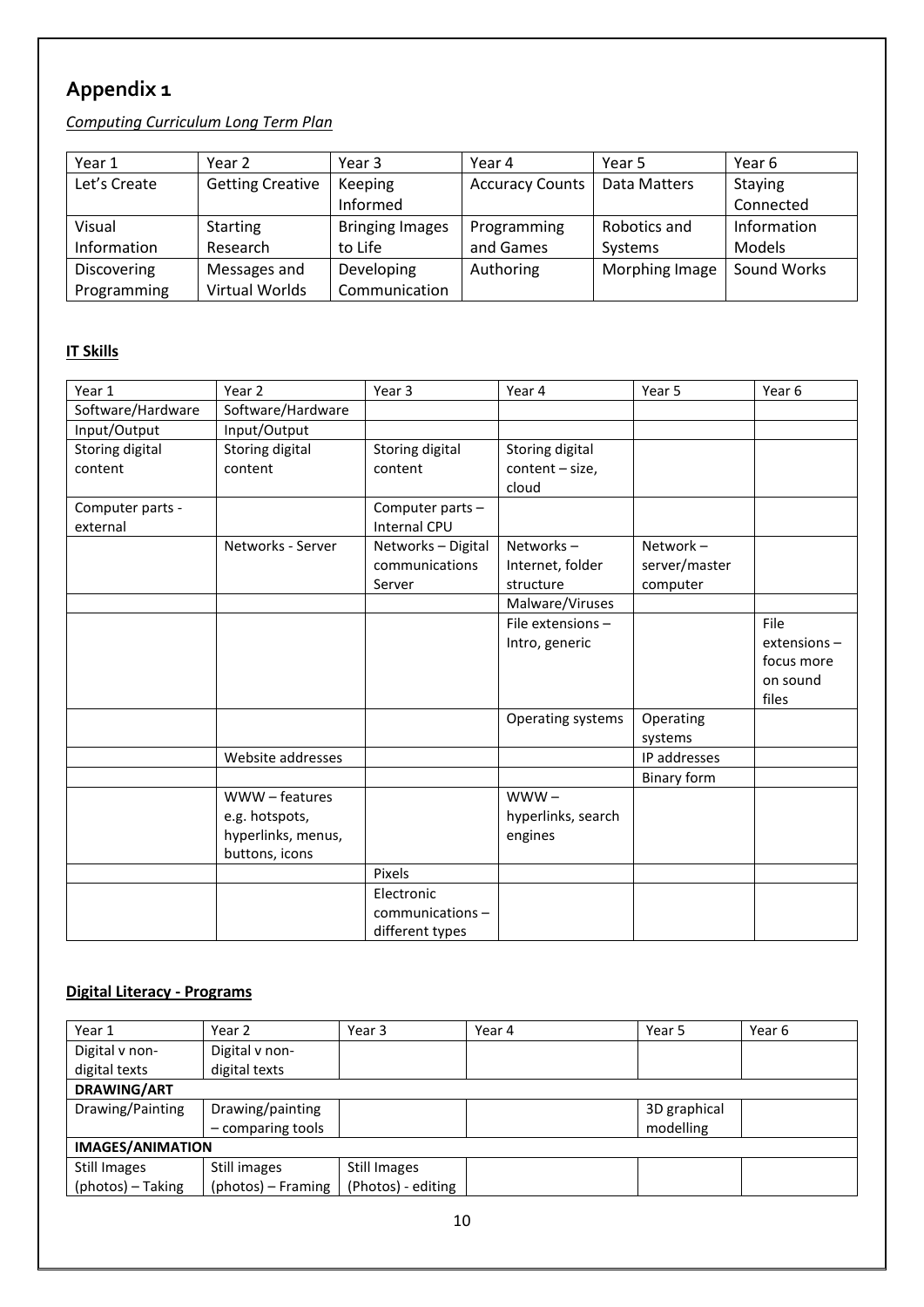| Cameras                                                                   | Cameras                                                                                                                       | Cameras                                                                        |                                                                        |                                     |                                                            |
|---------------------------------------------------------------------------|-------------------------------------------------------------------------------------------------------------------------------|--------------------------------------------------------------------------------|------------------------------------------------------------------------|-------------------------------------|------------------------------------------------------------|
| Moving Images                                                             | Animation - still                                                                                                             | Animation - Stop                                                               |                                                                        | Animation                           |                                                            |
| (videos)                                                                  | images                                                                                                                        | motion                                                                         |                                                                        | Digital films                       |                                                            |
| AUDIO/SOUND                                                               |                                                                                                                               |                                                                                |                                                                        |                                     |                                                            |
| <b>Audio Devices</b>                                                      |                                                                                                                               | Sound - record &<br>edit                                                       |                                                                        |                                     | Sound - edit,<br>share,<br>program,<br>podcasts,<br>export |
| <b>WORD PROCESSING/WRITING</b>                                            |                                                                                                                               |                                                                                |                                                                        |                                     |                                                            |
|                                                                           | Word Processing -<br>Formatting                                                                                               |                                                                                | Word Processing-<br>formatting, inserting,<br>altering digital images. |                                     |                                                            |
|                                                                           | Blog - introduction                                                                                                           | Blogs-<br>commenting                                                           |                                                                        |                                     | Blogs - writing<br>them                                    |
|                                                                           |                                                                                                                               |                                                                                |                                                                        |                                     | Micro blogs                                                |
|                                                                           |                                                                                                                               |                                                                                |                                                                        |                                     | Wiki                                                       |
| <b>ORGANISING INFORMATION</b>                                             |                                                                                                                               |                                                                                |                                                                        |                                     |                                                            |
|                                                                           | Presenting<br>Information-<br>graphics, word<br>processing, sound,<br>film recording                                          |                                                                                | Powerpoint/multimedia<br>- non-linear, adding<br>hyperlinks            |                                     |                                                            |
| Graphs<br>(pictograms, bar<br>$charts$ ) –<br>presenting<br>information   | Graphs<br>(pictograms, bar<br>charts, Venn,<br>Carroll diagrams) -<br>presenting<br>information and<br>drawing<br>conclusions |                                                                                | Spreadsheets - graphs,<br>number patterns                              |                                     | Spreadsheets-<br>formulae, if<br>function                  |
| Sensors - data<br>loggers                                                 |                                                                                                                               | Sensors - data<br>loggers & linked<br>software<br><b>Microscopes</b>           |                                                                        | Sensors $-$<br>automated<br>systems | Data loggers                                               |
| <b>Branching</b><br>databases-<br>yes/no questions<br>for organising data |                                                                                                                               | <b>Branching</b><br>databases - high<br>level questions<br>Flat file structure |                                                                        | Databases -<br>structures           |                                                            |
|                                                                           | Mind maps                                                                                                                     |                                                                                |                                                                        |                                     |                                                            |
|                                                                           |                                                                                                                               |                                                                                |                                                                        |                                     |                                                            |
| <b>WWW</b>                                                                |                                                                                                                               |                                                                                |                                                                        |                                     |                                                            |
|                                                                           | $WWW - key$<br>words, researching<br>(closed searches -<br>given website to<br>use)                                           | $WWW -$<br>communication                                                       | WWW-network,<br>recapping researching                                  | WWW-<br>searching                   |                                                            |
| <b>EMAILS</b>                                                             |                                                                                                                               |                                                                                |                                                                        |                                     |                                                            |
|                                                                           | Emails - sending                                                                                                              | Emails - adding<br>attachments                                                 |                                                                        |                                     |                                                            |
| <b>E-SAFETY</b>                                                           |                                                                                                                               |                                                                                |                                                                        |                                     |                                                            |
| Permission-<br>photos                                                     | Permission-<br>photos                                                                                                         | Permission                                                                     |                                                                        |                                     | Permission                                                 |
|                                                                           | Ownership-<br>Adding their name<br>to work, crediting<br>others                                                               |                                                                                | Ownership                                                              | Ownership                           | Ownership-<br>copyright,<br>ownership,<br>plagiarism       |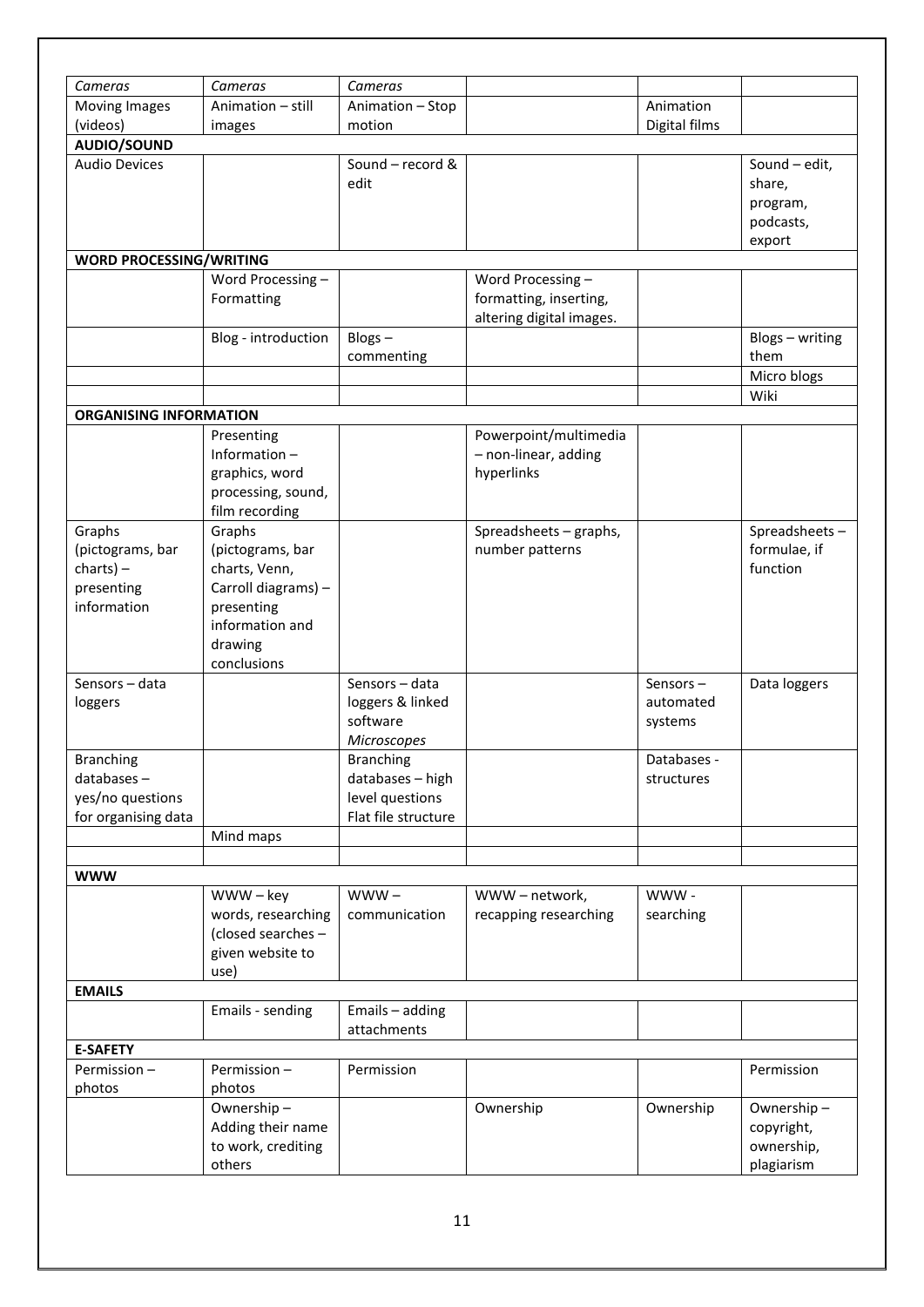## **COMPUTER SCIENCE – PROGRAMMING/CODING**

| Year 1             | Year 2             | Year 3             | Year 4              | Year 5             | Year 6              |
|--------------------|--------------------|--------------------|---------------------|--------------------|---------------------|
| Algorithms (set of | Algorithms (set of | Algorithms (set of | Algorithms (set of  | Algorithms (set of | Algorithms (set of  |
| clear              | clear              | clear              | clear instructions) | clear              | clear instructions) |
| instructions)      | instructions)      | instructions)      |                     | instructions)      |                     |
| Sequence           | Sequence           | Sequence           | Sequence            | Sequence           | Sequence            |
| Repetition $-$     | Repetition         | Repetition         | Repetition          | Repetition         | Repetition          |
| introduction       |                    |                    |                     |                    |                     |
|                    |                    | Selection          | Selection           | Selection          | Selection           |
|                    |                    |                    | Decomposition       |                    |                     |
|                    | <b>Simulations</b> |                    | Simulations -       | Abstraction        | Abstraction         |
|                    |                    |                    | Abstraction         |                    |                     |
|                    |                    |                    | Procedures          |                    |                     |
|                    |                    |                    | Debug               | Debug              | Debug               |
|                    |                    |                    | Refine              | Refine             | Refine              |
|                    |                    |                    |                     | Variables          | Variables           |
|                    |                    |                    |                     | Comments           | Comments            |
|                    |                    |                    |                     |                    | Programming         |
|                    |                    |                    |                     |                    | sounds              |